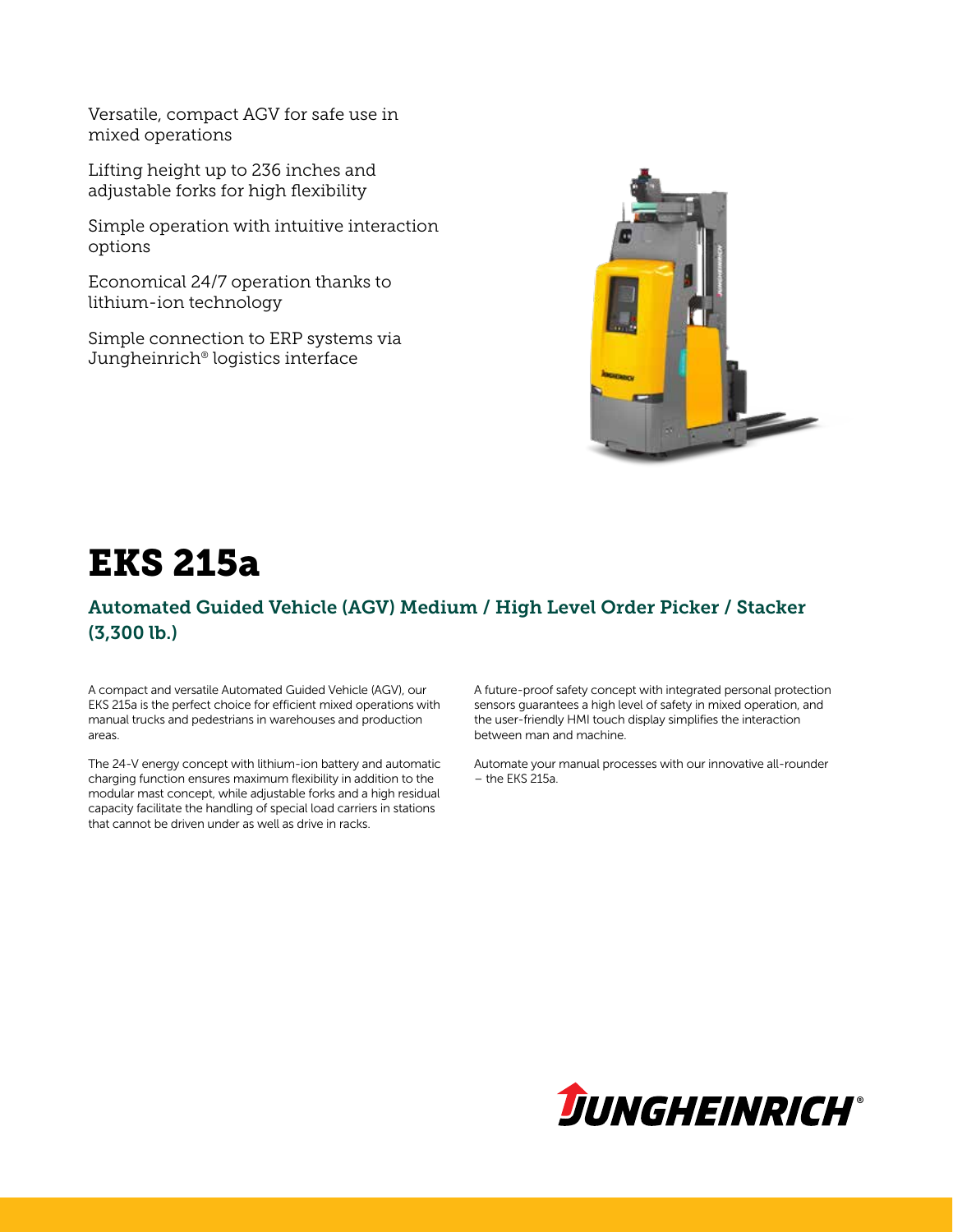# EKS 215a



Wa

|           |                     |       |                                        |       |                     | WAY.  |                      |       |
|-----------|---------------------|-------|----------------------------------------|-------|---------------------|-------|----------------------|-------|
|           |                     |       |                                        |       |                     |       |                      |       |
|           |                     |       |                                        |       |                     |       |                      |       |
|           |                     |       |                                        |       | <b>Mast Types</b>   |       |                      |       |
|           | Maximum Fork Height |       | Lowered Mast Height<br>(incl. scanner) |       | Lowered Mast Height |       | Extended Mast Height |       |
|           |                     |       | -20mm = scan level                     |       |                     |       |                      |       |
|           | $h_3$               |       | $h_{11}$                               |       | $h_1$               |       | $h_4$                |       |
|           | in                  | mm    | in                                     | mm    | in                  | mm    | in                   | mm    |
|           | 108                 | 2,750 | 94                                     | 2,380 | 89                  | 2,240 | 143                  | 3,610 |
|           | 110                 | 2,800 | 99                                     | 2,505 | 94                  | 2,365 | 149                  | 3,760 |
|           | 137                 | 3,500 | 108                                    | 2,730 | 102                 | 2,590 | 171                  | 4,335 |
|           | 167                 | 4,250 | 124                                    | 3,130 | 118                 | 2,990 | 202                  | 5,110 |
| Duplex ZT | 187                 | 4,750 | 134                                    | 3,380 | 128                 | 3,240 | 221                  | 5,610 |
|           | 196                 | 5,000 | 139                                    | 3,510 | 133                 | 3,370 | 231                  | 5,865 |
|           | 216                 | 5,500 | 149                                    | 3,780 | 144                 | 3,640 | 252                  | 6,385 |
|           | 236                 | 6,000 | 159                                    | 4,030 | 154                 | 3,890 | 272                  | 6,885 |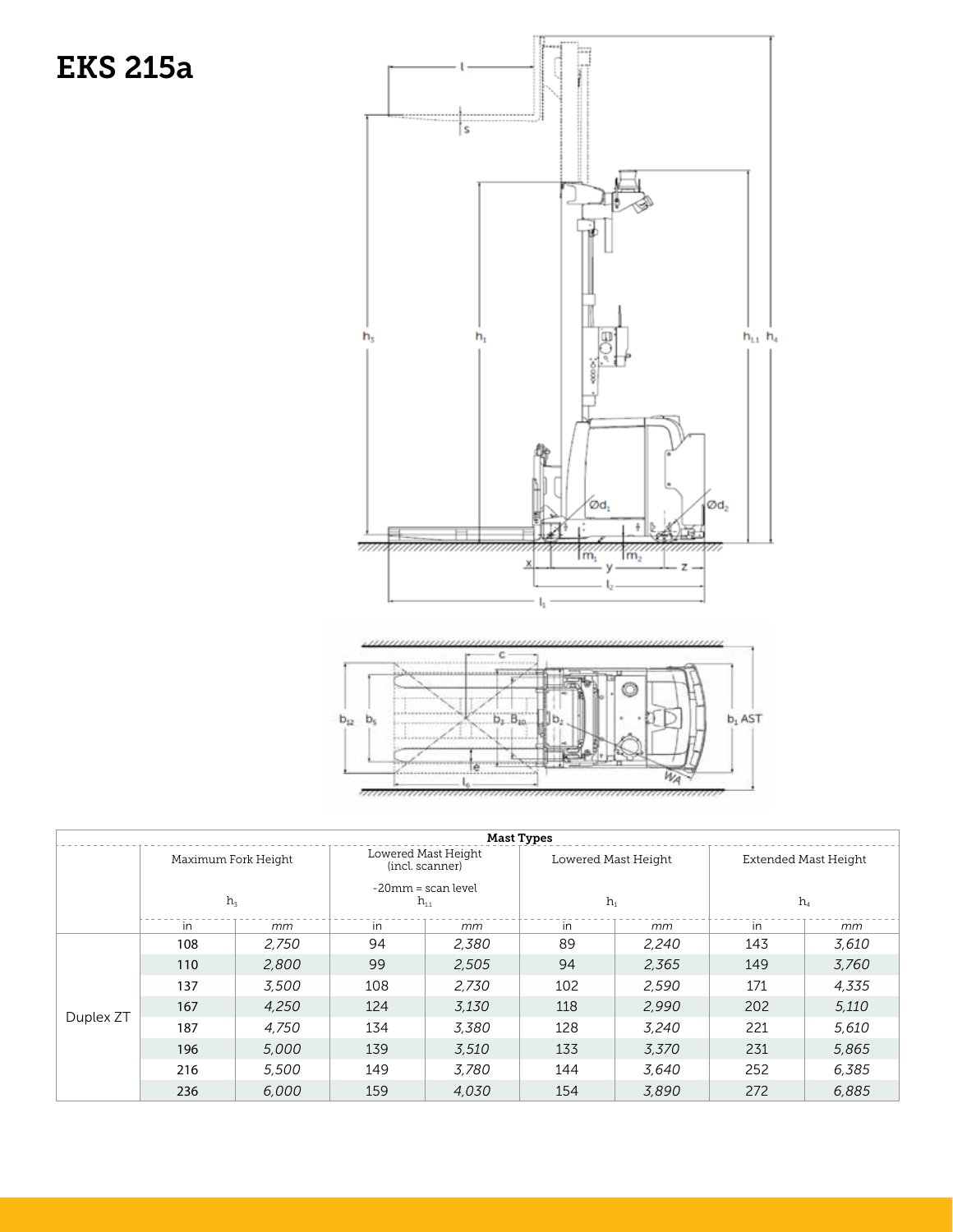## Technical data as of: 09/2021

|                                         | 1.1<br>Manufacturer |                                                                                                                                                                                                                                                                                                                                                                                                                                                                                                                                                  |                       |          |            |                                 | Jungheinrich        |                                |     |  |  |
|-----------------------------------------|---------------------|--------------------------------------------------------------------------------------------------------------------------------------------------------------------------------------------------------------------------------------------------------------------------------------------------------------------------------------------------------------------------------------------------------------------------------------------------------------------------------------------------------------------------------------------------|-----------------------|----------|------------|---------------------------------|---------------------|--------------------------------|-----|--|--|
|                                         | 1.2                 | Model                                                                                                                                                                                                                                                                                                                                                                                                                                                                                                                                            | <b>EKS 215a</b>       |          |            |                                 |                     |                                |     |  |  |
| Characteristics                         | 1.3                 | <b>Drive</b>                                                                                                                                                                                                                                                                                                                                                                                                                                                                                                                                     |                       |          |            | electric<br>AGV                 |                     |                                |     |  |  |
|                                         | 1.4<br>1.5          | Type of operation                                                                                                                                                                                                                                                                                                                                                                                                                                                                                                                                | $\hbox{\large \bf Q}$ | lb       |            | 3,300                           |                     |                                |     |  |  |
|                                         | 1.6                 | Load capacity / rated load<br>Load center distance                                                                                                                                                                                                                                                                                                                                                                                                                                                                                               | $\mathsf{C}$          | in       | kg<br>mm   | 24.0                            |                     | 1,500<br>600                   |     |  |  |
|                                         | 1.8                 | Load distance (load axle to fork face)                                                                                                                                                                                                                                                                                                                                                                                                                                                                                                           | $\mathsf X$           | in       | mm         | 5.4                             |                     | 150                            |     |  |  |
|                                         | 1.9                 | Wheelbase                                                                                                                                                                                                                                                                                                                                                                                                                                                                                                                                        | y                     | in       | mm         | 34.9                            |                     | 938                            |     |  |  |
| 2.1<br>Service weight including battery |                     |                                                                                                                                                                                                                                                                                                                                                                                                                                                                                                                                                  |                       | lb       | kg         | 7,231                           |                     | 3,280                          |     |  |  |
| Weights                                 | 2.2                 | Axle loading, loaded front / rear                                                                                                                                                                                                                                                                                                                                                                                                                                                                                                                |                       | lb       | kg         | 9,061                           | 1,477               | 4,110                          | 670 |  |  |
|                                         | 2.3                 | Axle loading, no load, front / rear                                                                                                                                                                                                                                                                                                                                                                                                                                                                                                              |                       | lb       | kg         | 2,998<br>4,233                  |                     | 1,360<br>1,9200                |     |  |  |
|                                         | 3.1                 | Tires                                                                                                                                                                                                                                                                                                                                                                                                                                                                                                                                            |                       |          |            |                                 |                     | Polyurethane                   |     |  |  |
|                                         | 3.2                 | Tire size (load wheels)                                                                                                                                                                                                                                                                                                                                                                                                                                                                                                                          | $\mathsf{d}_1$        | in       | mm         | $5.9 \times 3.1$<br>13.5 x 4.5X |                     | 150 x 135<br>343 x 114         |     |  |  |
| Wheels, Chassis                         | 3.3                 | Tire size (drive tire)                                                                                                                                                                                                                                                                                                                                                                                                                                                                                                                           | $d_2$                 | in       | mm         |                                 |                     |                                |     |  |  |
|                                         | 3.5                 | Wheels, number, front / rear (x=drive wheel)                                                                                                                                                                                                                                                                                                                                                                                                                                                                                                     |                       |          |            |                                 | 2/1x                |                                |     |  |  |
|                                         | 4.2                 | Lowered mast height                                                                                                                                                                                                                                                                                                                                                                                                                                                                                                                              | $h_1$                 | in       | mm         | see mast table                  |                     |                                |     |  |  |
|                                         | 4.4                 | Maximum fork height                                                                                                                                                                                                                                                                                                                                                                                                                                                                                                                              | $h_3$                 | in       | mm         |                                 |                     | see mast table                 |     |  |  |
| Dimensions                              | 4.5                 | Extended mast height                                                                                                                                                                                                                                                                                                                                                                                                                                                                                                                             | $h_4$                 | in       | mm         |                                 |                     | see mast table                 |     |  |  |
|                                         | 4.19.2              | Total length (without load)                                                                                                                                                                                                                                                                                                                                                                                                                                                                                                                      | $\mathsf{l}_1$        | in       | mm         | 98.1<br>50.2                    |                     | 2,492                          |     |  |  |
|                                         | 4.20<br>4.22        | Length to fork face (headlength)<br>Fork dimensions - thickness x width x length                                                                                                                                                                                                                                                                                                                                                                                                                                                                 | $l_{2}$<br>s/e/l      | in<br>in | mm<br>mm   |                                 | 1.97 x 4.72 x 47.24 | 1,275                          |     |  |  |
|                                         | 4.31                | Ground clearance under mast (loaded)                                                                                                                                                                                                                                                                                                                                                                                                                                                                                                             | m <sub>1</sub>        | in       | mm         |                                 | 3.5                 | 50 x 120 x 1,200<br>88         |     |  |  |
|                                         | $5.1$               | Travel speed, loaded / no load                                                                                                                                                                                                                                                                                                                                                                                                                                                                                                                   |                       | mph      | km/h       |                                 | 3.1 / 4.3           | $\frac{5}{7}$                  |     |  |  |
|                                         | 5.2                 | Lift speed, loaded / no load                                                                                                                                                                                                                                                                                                                                                                                                                                                                                                                     |                       | fpm      | m/s        |                                 | 49.2 / 59.1         | 0.25 / 0.3                     |     |  |  |
|                                         | 5.3                 | Lowering speed, loaded / no load                                                                                                                                                                                                                                                                                                                                                                                                                                                                                                                 |                       | fpm      | m/s        |                                 | 59.1 / 49.2         | 0.3 / 0.25                     |     |  |  |
| Performance                             | 5.10                | Brakes - service                                                                                                                                                                                                                                                                                                                                                                                                                                                                                                                                 |                       |          |            |                                 |                     | reverse current / regenerative |     |  |  |
|                                         |                     | Brakes - parking                                                                                                                                                                                                                                                                                                                                                                                                                                                                                                                                 |                       |          |            |                                 |                     | electric spring loaded         |     |  |  |
|                                         | 6.1<br>$6.2\,$      | Drive motor rating $S_2$ 60 min.<br>Lift motor rating at $S_3$ 15%                                                                                                                                                                                                                                                                                                                                                                                                                                                                               |                       | HP<br>HP | kW<br>$kW$ |                                 | 8.0<br>10.7         | 6<br>8                         |     |  |  |
| Electrical                              | 6.3                 | Battery compartment size - I x w x h                                                                                                                                                                                                                                                                                                                                                                                                                                                                                                             |                       | in       | mm         |                                 |                     | consult factory                |     |  |  |
|                                         | 6.4                 | Battery voltage                                                                                                                                                                                                                                                                                                                                                                                                                                                                                                                                  |                       | Volts    | Ah         |                                 | 24                  | 775                            |     |  |  |
|                                         | 6.5                 | Battery weight, minimum / maximum                                                                                                                                                                                                                                                                                                                                                                                                                                                                                                                |                       | lb       | kg         |                                 |                     | consult factory                |     |  |  |
|                                         |                     |                                                                                                                                                                                                                                                                                                                                                                                                                                                                                                                                                  |                       |          |            |                                 |                     |                                |     |  |  |
|                                         | 8.1                 | Type of drive control                                                                                                                                                                                                                                                                                                                                                                                                                                                                                                                            |                       |          |            |                                 | AC control          |                                |     |  |  |
|                                         | 8.4                 | Sound level at driver's ear                                                                                                                                                                                                                                                                                                                                                                                                                                                                                                                      |                       |          | dB(A)      |                                 |                     | 65                             |     |  |  |
| Other                                   | 8.6                 | Steering                                                                                                                                                                                                                                                                                                                                                                                                                                                                                                                                         |                       |          |            |                                 |                     | electric                       |     |  |  |
|                                         |                     |                                                                                                                                                                                                                                                                                                                                                                                                                                                                                                                                                  |                       |          |            |                                 |                     |                                |     |  |  |
|                                         |                     | Note: Equipping this model (these models) with a power source (e.g. Lithium-ion, Hydrogen Fuel cell, etc.) that has not been previously approved by the factory<br>is considered a modification. Per OSHA 1910.178 and ANSI/ITSDF B56.1, please consult with your factory representative prior to installing any non-OEM power<br>source that has not been previously approved.<br>This specification sheet only provides technical values for the standard truck. Non-standard tires, different masts, additional equipment, etc. could produce |                       |          |            |                                 |                     |                                |     |  |  |